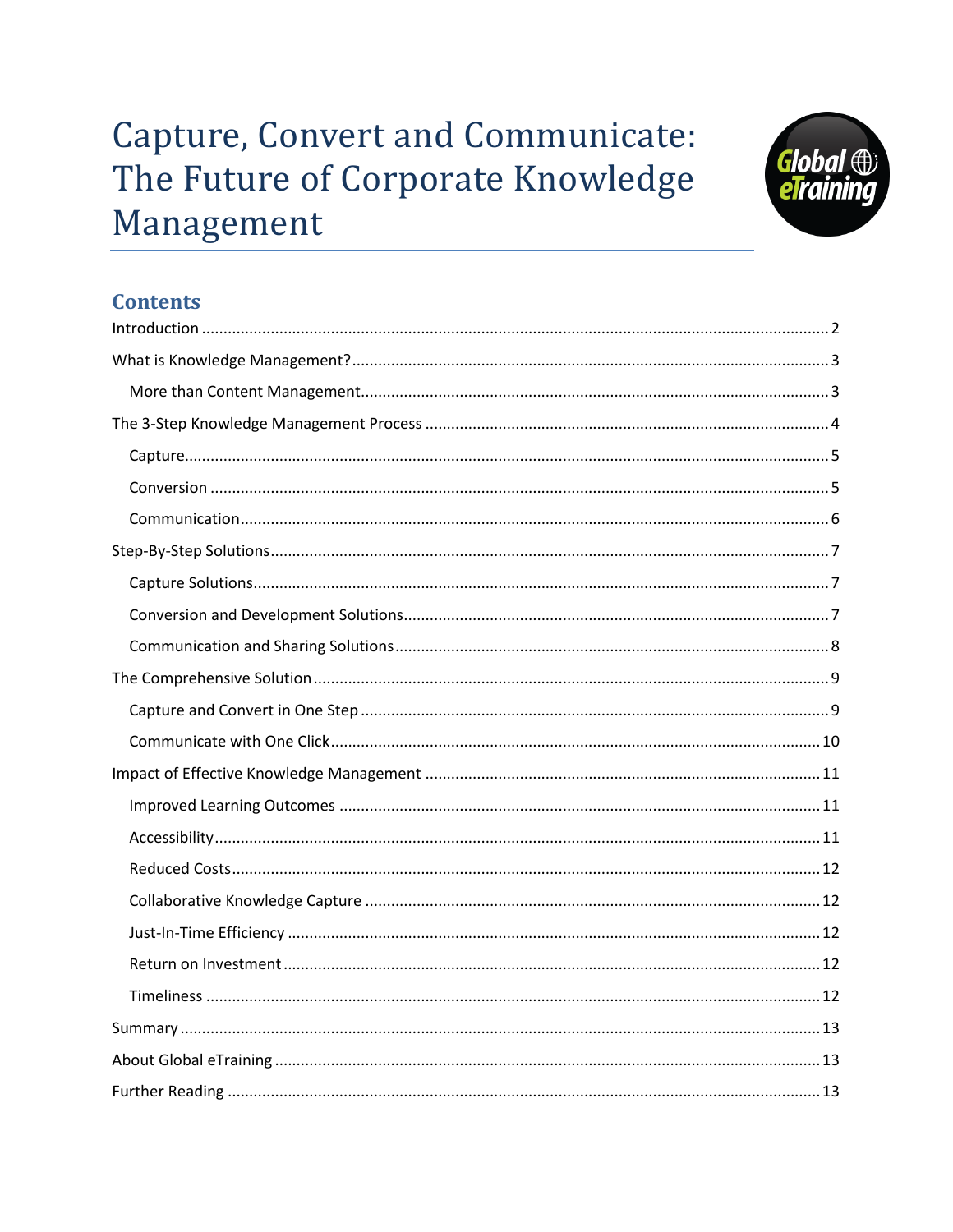## <span id="page-1-0"></span>**Introduction**

Imagine extracting your organization's corporate knowledge from its subject-matter experts straight into a training template that could be rolled out immediately across the organization.

Your people learn it; they remember it and they quickly and easily access it when the project needs arise. No need to spend thousands on trainers to travel from office to office to deliver the same training at every site, or invest time in one-way videos, webinars and emails, only for the knowledge to be forgotten when it's needed.

This is the future of corporate knowledge management.

This white paper investigates the challenges facing modern organizations when it comes to capturing and disseminating specialised corporate information across increasingly globally-dispersed workforces. It also highlights the opportunities available to forward-thinking leaders who are ready to take their training into the 21<sup>st</sup> Century, including:

- Knowledge capture
- Converting knowledge into training
- Knowledge sharing and communication

Capturing, converting and communicating proprietary corporate knowledge can be painful: accessing your SMEs juggling stakeholders, requirements, processes, communications, experts, developers, implementation and engagement takes time and resources away from other business imperatives.

In today's business environment, knowledge management is crucial to overcome the costs involved with employee turnover and skilled workforce shortages. And it's not difficult any more.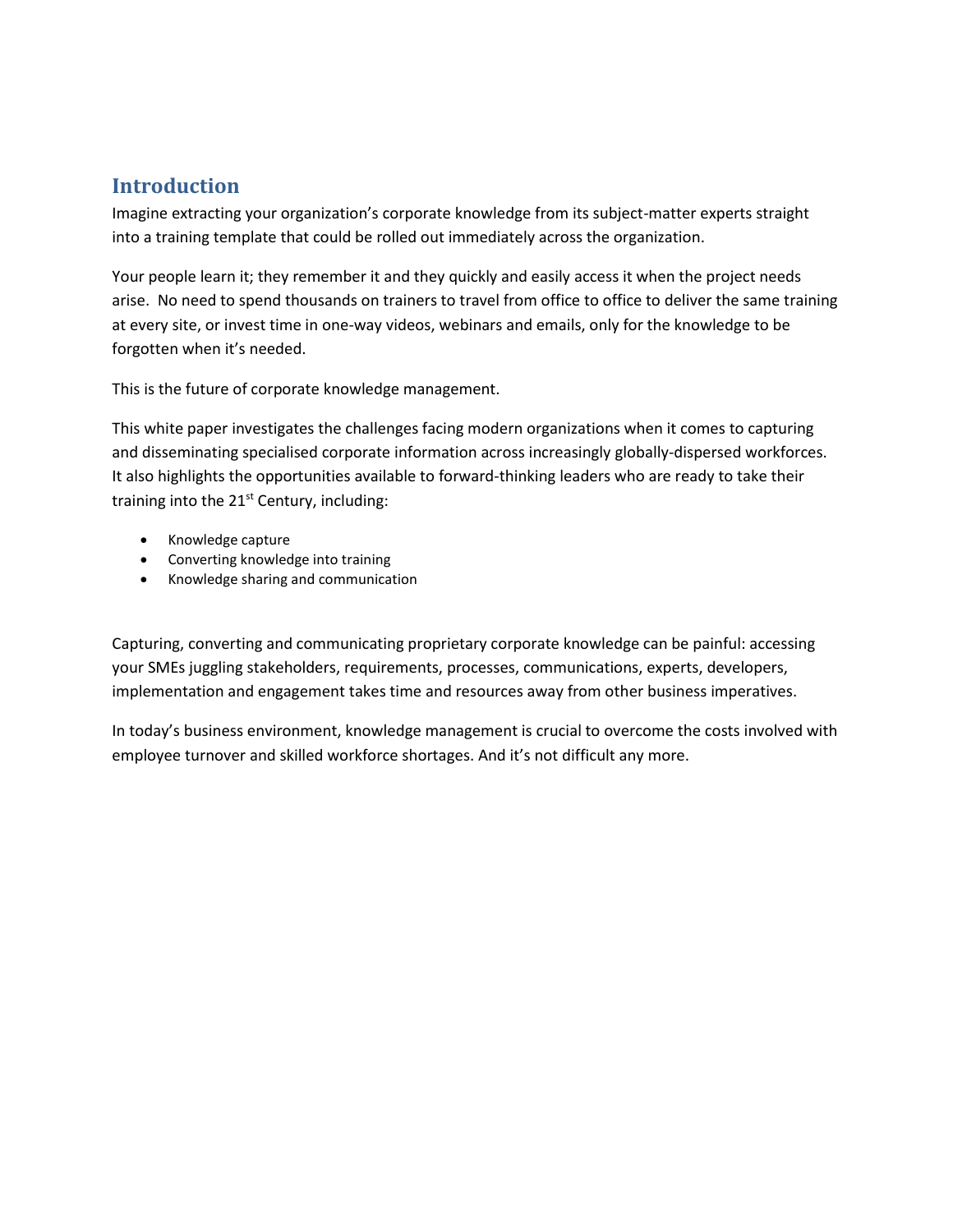## <span id="page-2-0"></span>**What is Knowledge Management?**

*"Today knowledge has power. It controls access to opportunity and advancement" – Peter F Drucker*

The "knowledge economy" may be one of the most widely adopted buzzwords of the last decade or so, but recognizing what this means for an organization's workforce management is equally widely underestimated. In today's society, knowledge is power and the knowledge your competitors don't have is your organization's competitive advantage.

Knowledge Management  $(KM)$  – capturing, harnessing, disseminating and exploiting – your organization's unique corporate intelligence should thus be of prime consideration by organizational leaders.

By capturing and systematizing this knowledge you can minimise loss of expertise when staff depart, onboard new hires more efficiently and, most importantly, have a structured knowledge database that supports consistent, methodical business approaches. These provide a strong foundation for identifying efficiencies and opportunities for innovation, maintaining your competitive advantage. Client and stakeholder relations also benefit through efficient, leading-edge service and consistency of experience.

#### <span id="page-2-1"></span>**More than Content Management**

KM is often mistaken for Content Management – systems for documenting, storing and retrieving corporate information. But really, knowledge management is more than just capture – it's dissemination as well. Deloitte defines it as being "about increasing people skills and expertise thanks to sharing."<sup>1</sup>

Many organizations encourage the collection of knowledge in databases, files of text documents and through 'handover' sessions when Subject Matter Experts (SMEs) move from their current roles. But once this information is captured and stored in static documents, how do you ensure that the information is then retrieved, learned and retained by others in the organization?

The Society for Human Resource Management found that direct replacement costs can reach as high as 50% to 60% of an employee's annual salary. The total costs of replacement, including training and the loss of productivity, can range from 90% to 200% of an employee's annual salary.<sup>2</sup>

So there are significant benefits to be had by maximising the knowledge shared amongst employees through efficient knowledge capture, processing and sharing processes, but how do you:

- Capture corporate knowledge accurately and efficiently?
- Convert the raw information into an effective format?
- Communicate the knowledge across your workforce?
- Keep the knowledge current?
- Ensure that it's achieving the desired outcomes?

 $\overline{\phantom{a}}$ 

<sup>1</sup> Deloitte, *Knowledge Management*

<sup>2</sup> Society for Human Resource Management, *Retaining Talent: A Guide to Analyzing and Managing Employee Turnover* (accessed via ManpowerGroup Solutions, *Knowledge Retention and Transfer in the World of Work*)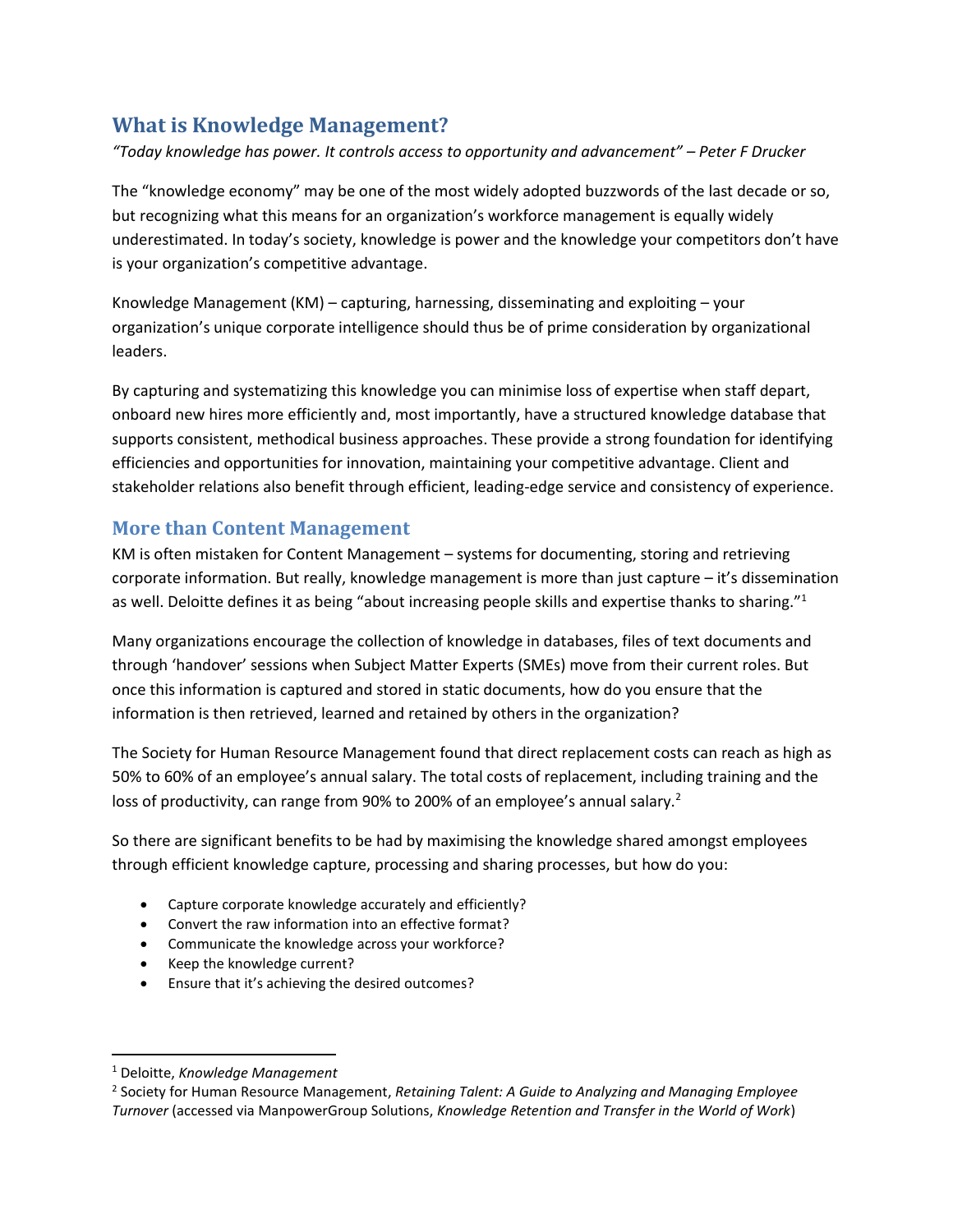## <span id="page-3-0"></span>**The 3-Step Knowledge Management Process**

In order to have teams truly project-ready on demand, their technical skills needed to be supported by understanding of company-specific workflows and processes. How do you liberate valuable corporate knowledge from your subject-matter experts, package it into something comprehensive and digestible, and then share it across your dispersed employee population?

Companies can't afford to have their most knowledgeable subject-matter experts unavailable for projects due to training commitments. Nor can they afford to not have staff trained and project-ready on demand. Clients need new employees to be up-to-speed rapidly in order for them to be projectready on-demand.

Traditional in-person training frequently results in delays as new hires need to wait until the next scheduled training day, and other standard training options are not structured in a manner to allow learners access to knowledge as and when it is needed, so they can commence working while still learning.

But up until now, companies have lacked a viable alternative to capture and disseminate proprietary information effectively. The industry-standard online course development tools require training to use, and then a minimum combination of subject matter expert, developer and educational designer to create the course. That's not even including the platform, technical and Learning Management System (LMS) integration issues.

#### **Knowledge Management Cycle**

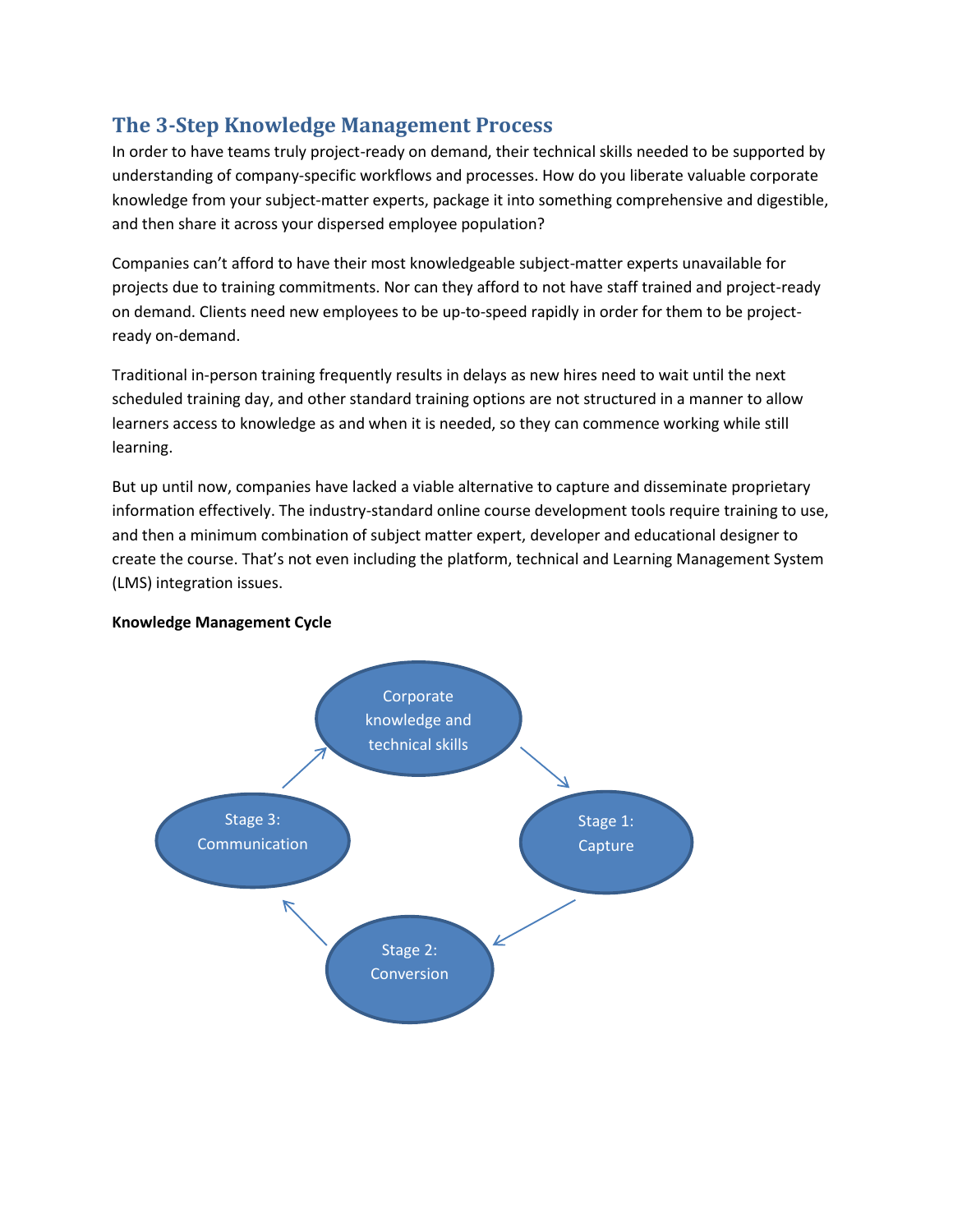#### <span id="page-4-0"></span>**Capture**



Efficiently capturing specialized corporate knowledge and disseminating it across the organization is a common challenge. Internal subject-matter experts are relied upon as internal resources, frequently taking them away from the responsibilities of their primary, revenue-generating role to answer technical questions, teach new hires and mentor developing staff.

You need your subject-matter experts (SMEs) in the office or in the field, doing what they do best, not locked away running training sessions or being distracted by helping out less-experienced staff. But you need their knowledge to be shared amongst your employees too.

#### <span id="page-4-1"></span>**Conversion**



Once you've captured the knowledge of your SMEs, how do you turn it into something that's sharable? This is more than just a technical question: What departments and committees are involved in your knowledge management processes? The process in between knowledge capture and sharing is often underestimated and can have a disproportionate impact on financial and personnel resources, timelines and currency. In fact, it often looks a lot like this: S



Then, of course, there *is* the technical aspect. Which technical development tools will keep all the departments and committees happy, as well as doing the job effectively and efficiently?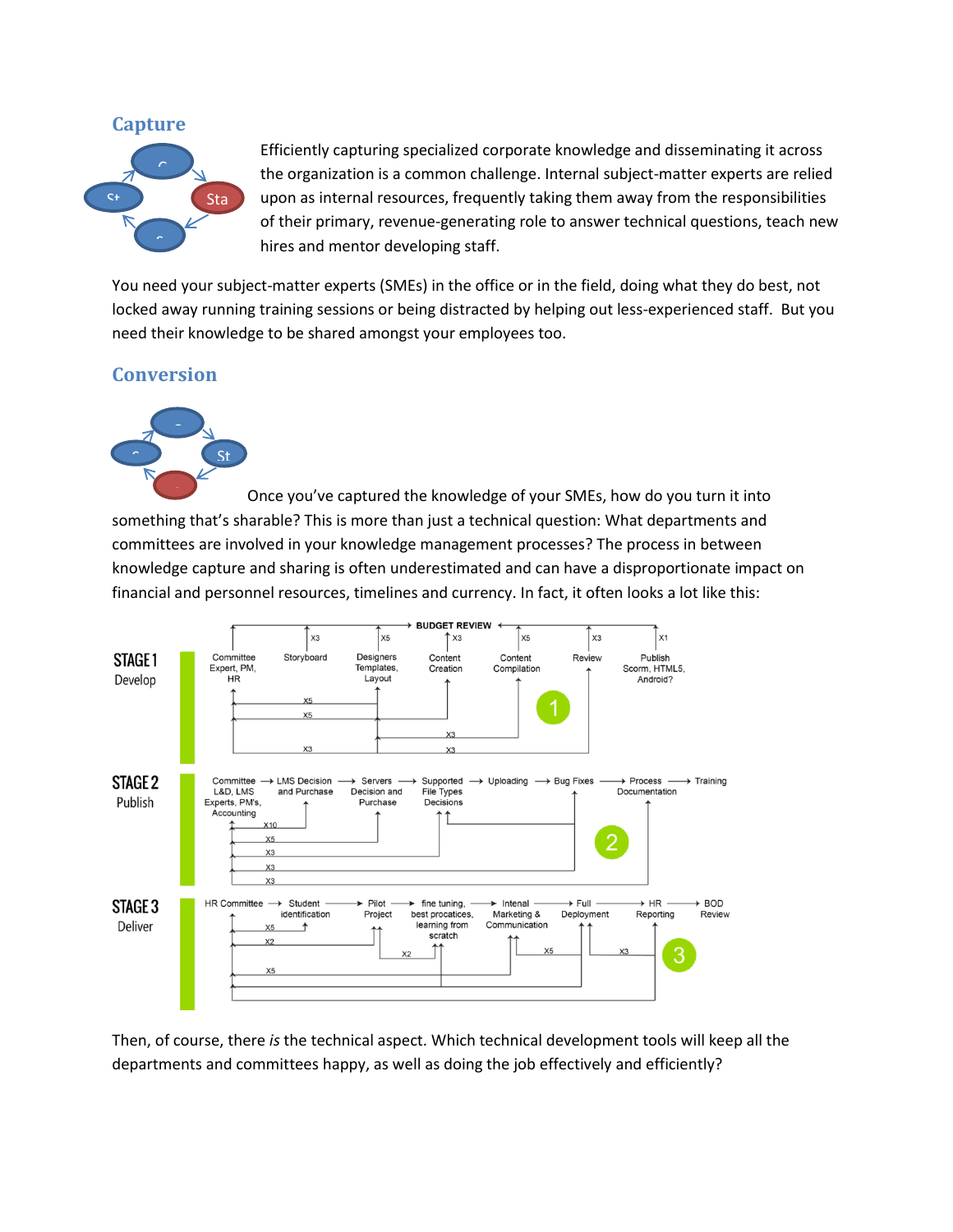

#### <span id="page-5-0"></span>**Communication**

The core challenge is ensuring that a diverse, geographically dispersed workforce has the required software and professional skills alongside proprietary workflow knowledge to be project-ready on demand. Client companies often have a

combination of employees in offices, on-site, and internationally, all with differing levels of access to the internet, different devices, different time zones and different schedules.

Traditional, in-person comprehensive training options are expensive, requiring significant financial and time investment in instructors, curriculum development, travel and facility expenses, and employee downtime where they are unable to conduct revenue-generating activities. Online learning options can be similarly expensive, especially when technical development, support and implementation expenses are incorporated into costing.

#### And

 $\overline{\phantom{a}}$ 

Knowledge retention is also a significant challenge for client companies as, with traditional training options, the learned skills may not be used immediately in real-world situations, and the learning resources may not be available to revisit when the requirement arises.

The passive nature of most standard online learning packages – usually a combination of video and text  $-$  also fail to engage learners sufficiently for effective knowledge retention.<sup>3</sup> Also, how do you maintain engagement across a diverse, modern workforce with a short attention span and jaded experience of ineffective corporate change programs?

*"Examine the critical business objectives knowledge transfer makes possible. Keeping the critical business objectives visible and knowledge sharing as one of the how-tos will help to maintain stakeholder buy in." – Joy Kosta, Senior Director of the Talent Development and Leadership communities at the Human Capital Institute <sup>4</sup>*

<sup>3</sup> Dongsong Zhang et al., *Instructional video in e-learning: Assessing the impact of interactive video on learning effectiveness*

<sup>4</sup> ManpowerGroup Solutions, *Knowledge Retention and Transfer in the World of Work*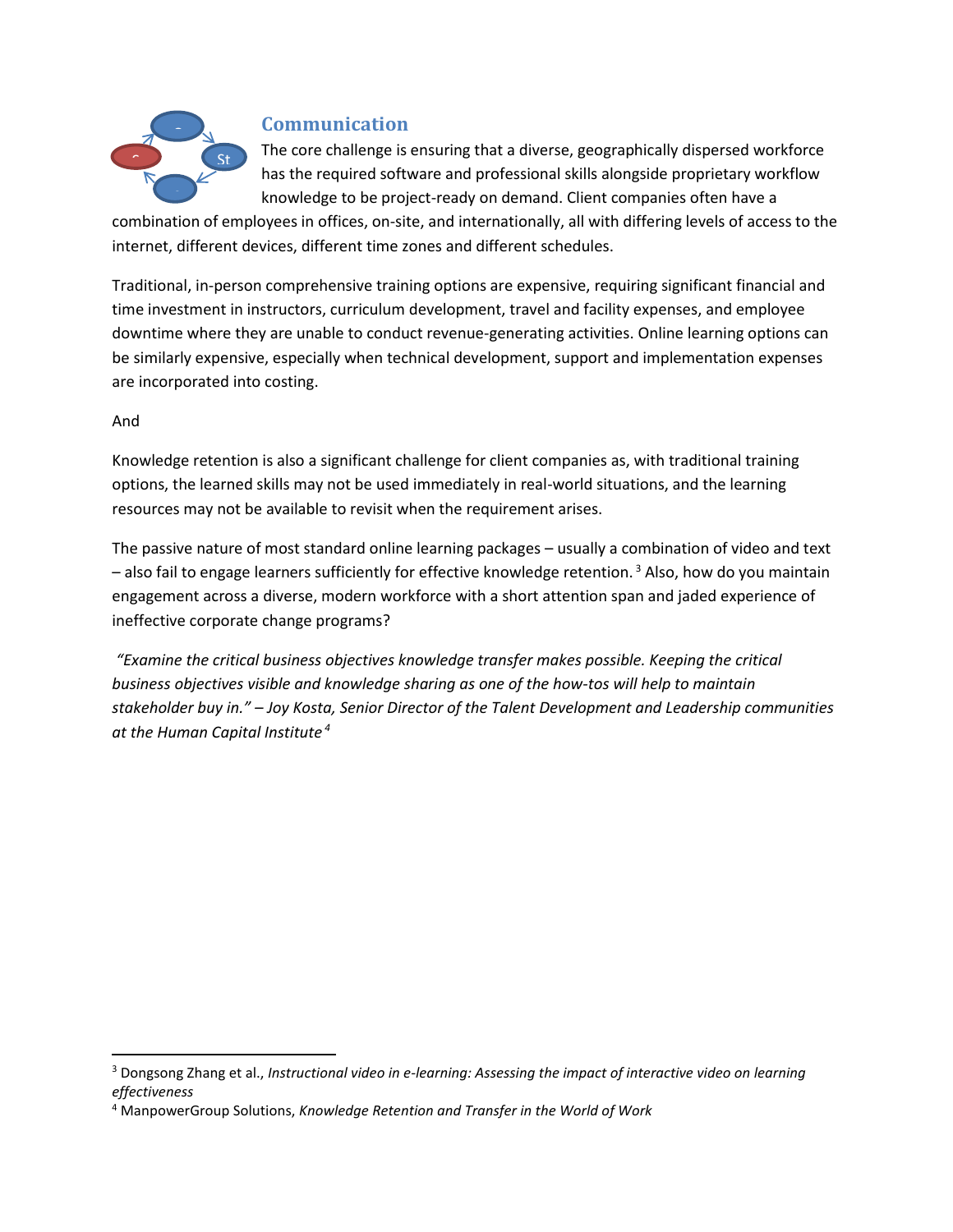# <span id="page-6-0"></span>**Step-By-Step Solutions**

Not surprisingly, it has been demonstrated to be nearly impossible and extremely costly to develop effective custom solutions in this space.

There are a number of knowledge management solutions and workarounds available in the market, each with differing strengths and weaknesses. Key to a successful solution is balancing the three key knowledge management components: capture, conversion and communication.

In their ten-step guide<sup>5</sup>, Greenes Consulting provide an excellent breakdown of knowledge capture requirements, of which steps four to seven are key when evaluating any knowledge management tools:

- 1. Identify a customer for the knowledge
- 2. Identify a community of practice on the subject
- 3. Identify scope
- 4. Collate Existing Material
- 5. Elicit knowledge from individuals, teams and groups with relevant experience.
- 6. Distil the knowledge
- 7. Organize and package the knowledge with the customer in mind.
- 8. Validate the guidelines
- 9. Publish the knowledge
- 10. Initiate a feedback and ownership process

#### <span id="page-6-1"></span>**Capture Solutions**

 $\overline{\phantom{a}}$ 

Most eLearning authoring tools skip the capture step and start at conversion, as they are built on one of two assumptions:

- 1. That the developers have access to existing information on which to base the training, or
- 2. That the developers are the subject matter experts.

Both of these assumptions underestimate the complexity of the process. If the developers are not subject matter experts, then significant preparatory work needs to be done, executing steps four, five and six into a format that the developers can then work with, costing your organization more in terms of resources and time.

If it is expected that the subject matter experts will also work as developers, as per the second assumption and effectively rolling steps 4 to 7 together, they will generally require training in how to develop eTraining programs alongside the support of instructional designers and programmers. This again costs your organization through additional training, and your experts spending longer away from the field.

#### <span id="page-6-2"></span>**Conversion and Development Solutions**

This second stage is generally spent in technical development: how do you turn the captured knowledge into a learning format accessible by your staff? Look for tools that:

<sup>5</sup> Greenes Consulting, *10-Step Guide to Knowledge Capture*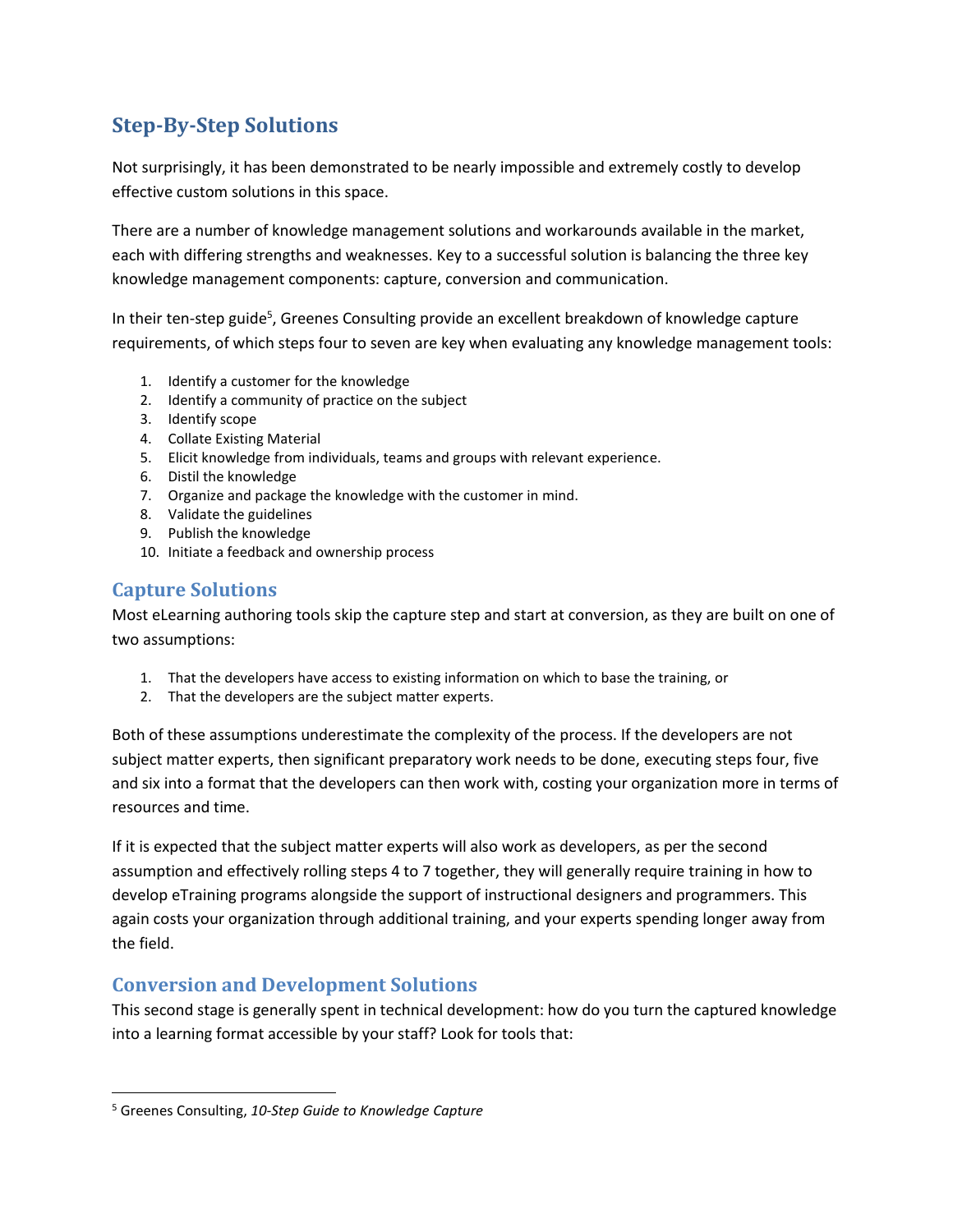- Are cloud-based (preferably HTML5 for access on all web-enabled devices).
- Provide templates proven to maximise learning effectiveness.
- Allow for different types of content, such as text, audio, video, exercises, interactivity etc.
- Enable multiple contributors anywhere in the world, any time.
- Support robust version control.

Adobe Captivate has been the industry leader in this area for a number of years; however, it requires trained developers with software packages to be downloaded to a desktop computer, limiting the number of contributors who can work concurrently on the material. And by the time you have purchased the entire Adobe eLearning suite and provided the training to the development team, it can be quite an expensive exercise.

Cloud-based tools such as the enterprise-focused Articulate, Lectora and Docebo tend to be more costeffective, and are polished, easy-to-use development tools. But in providing a broad and unstructured range of content options, most of these tools require development teams to include instructional designers as well, to provide guidance and structure for the learning processes. Not only does this additional expertise add to the development costs; by using unproven templates to develop online learning courses, there is a significant risk of failing to meet the desired learning outcomes.

#### <span id="page-7-0"></span>**Communication and Sharing Solutions**

Perhaps the most fundamental step in the Knowledge Management cycle, sharing is sometimes the hardest to get right. It's one thing to capture what your subject matter experts know, another to turn it into training, but another challenge completely to ensure that it is accessible, usable and employed by the people who need it  $-$  your staff, stakeholders and/or clients.

Issues to consider include:

 $\overline{a}$ 

- How will hosting, administrator and learner access be facilitated?
- Will the course be available to learners anytime and anywhere?
- Will the learning be available on-demand, Just-In-Time through mobile devices?
- How will you implement the program and ensure engagement?
- How will you monitor learning effectiveness?
- Is there a proven learning methodology to support learning effectiveness and knowledge retention?

90% of full-time American workers use their personal smartphones for work purposes<sup>6</sup>, and 43% of learners find accessing learning from their mobile device 'essential' or 'very useful'.<sup>7</sup> For this reason, look closely at tools that support development for mobile learning (also known as 'mLearning'). Content authoring tools are increasingly supporting developing and publishing courses as HTML5<sup>8</sup>, which is important as it greatly reduces the risk of compatibility issues across devices. $9$ 

<sup>6</sup> Cisco mConcierge, *BYOD Insights 2013:A Cisco Partner Network Study*

<sup>7</sup> Towards Maturity, *Mobile Learning in the Workplace*

<sup>8</sup> Ryan Moore, *What BYOD Means for eLearning*

<sup>9</sup> Dan Keckan, *Mobile Learning War Heating Up – eLearning Authoring Tool Review*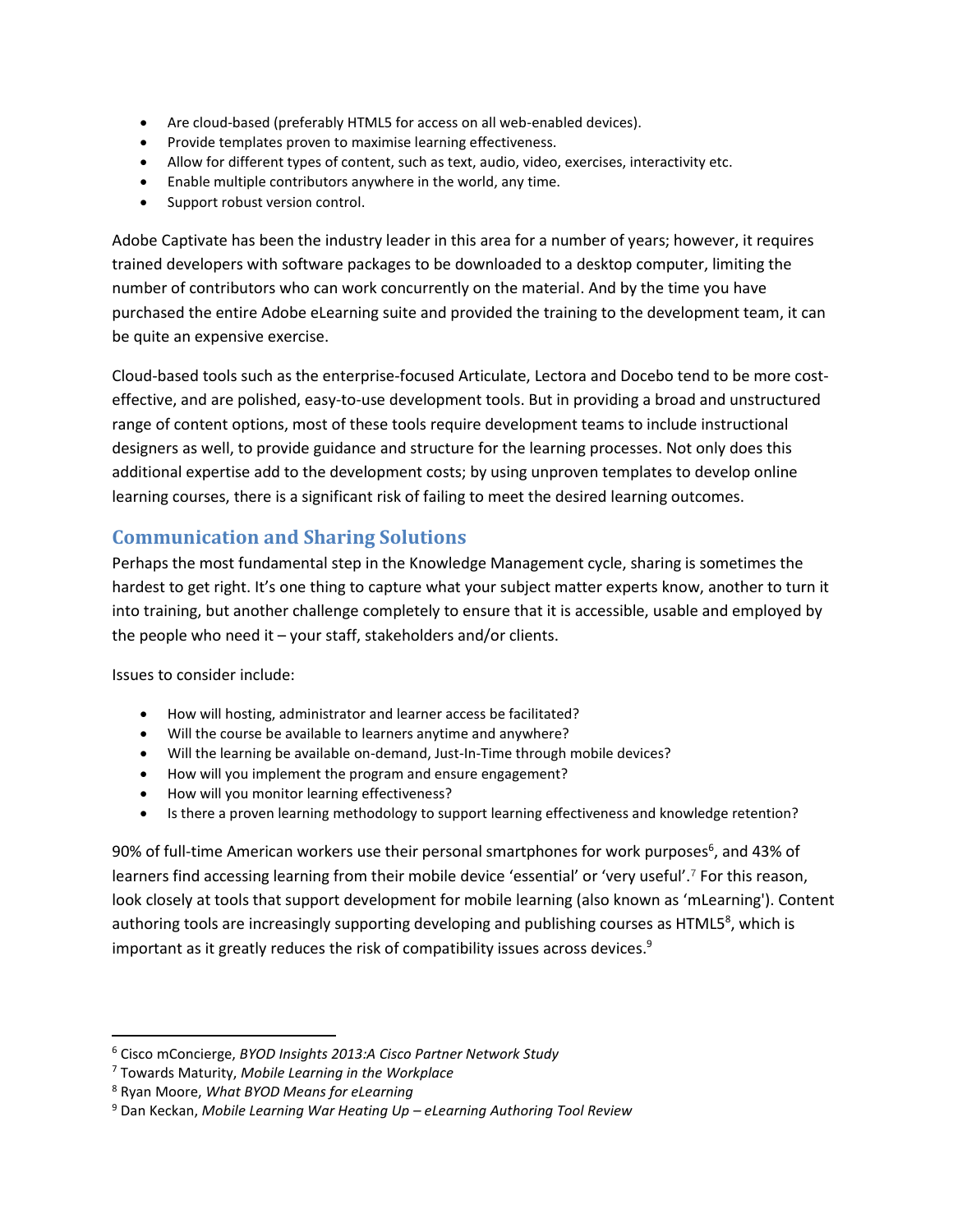Using standalone development tools such as Adobe Captivate in the development phase may enable your team to develop high-quality training, but without native learning management system (LMS) integration, hosting and measurement need to be managed and implemented separately. And since it's just a software program, there's no customized rollout and implementation support – all communications and engagement work needs to be developed standalone in-house.

Look for products that provide robust implementation and rollout support. As an open-source eLearning development tool, Moodle has a great community behind it that openly shares expertise; however, the product has a more technical interface and lacks the personalized support available through most corporate solutions.

# <span id="page-8-0"></span>**The Comprehensive Solution**

Companies can't afford to have their most knowledgeable subject-matter experts unavailable for projects due to training commitments; nor can they afford to not have staff trained and project-ready on demand. So combining capture, conversion and sharing into one tool is an extremely efficient approach for managing your corporate processes, workflows and skills.

At the time of writing, there is only one solution available on the market: Global eTraining's "The Generator" is patent-pending, cloud-based software that connects subject matter experts to a collaborative course building process for capturing and disseminating unique corporate knowledge just as easily to a staff of 10 as to 10,000.

The Generator was developed in response to the high levels of customization required by Global eTraining's corporate clients. They were successfully implementing Global eTraining's existing technical training courses across their organizations to support their skilled workforce, but found that in order to have their teams truly project-ready on demand, their technical skills needed to be supported by understanding of company-specific workflows and processes. As requests were received for custom development, the team at Global eTraining worked on a tool that would allow clients to benefit from the proven characteristics of GeT Interactive while providing capability to capture, convert and communicate custom content to meet their unique corporate needs.

## <span id="page-8-1"></span>**Capture and Convert in One Step**

By capturing knowledge directly into a proven template, experts can create robust, multi-modal courses themselves, making it far faster and easier for businesses to quickly create and distribute standardized training across the organization or around the globe.

The intuitive drag-and-drop user interface is so easy to use that courses on how to use the software simply aren't needed, and the proven development templates ensure that published GeT Interactive courses demonstrate the best in instructional design and educational psychology.

- o Capture corporate knowledge directly within the tool.
- o Cloud-based HTML5 platform allows for collaboration and version control during development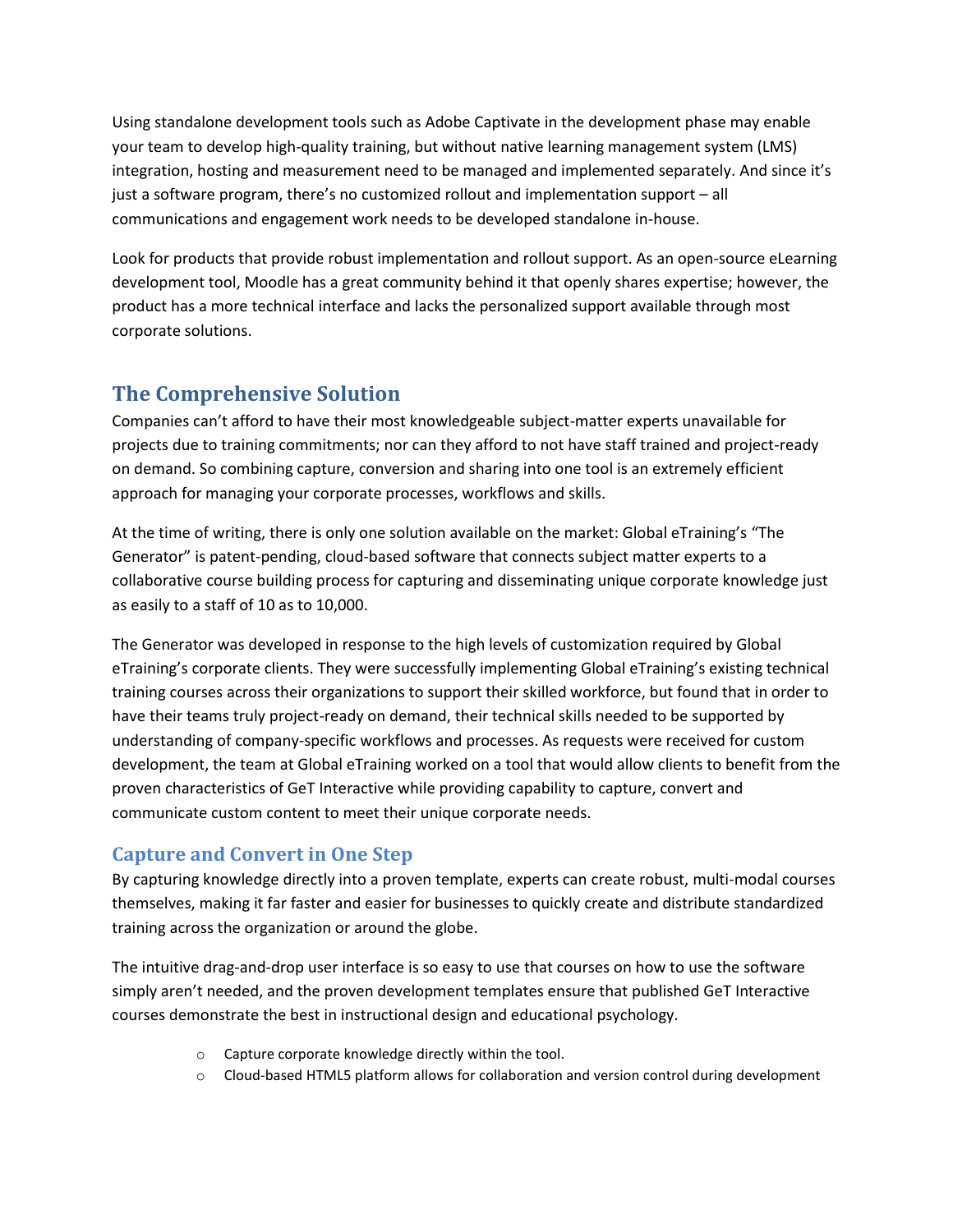- o Intuitive drag-and-drop development interface allows for easy knowledge capture from your subject-matter experts.
- o Maximize engagement with content for all learning styles: video, audio, text, images, hands-on exercises and quizzes

#### <span id="page-9-0"></span>**Communicate with One Click**

With just one click a custom training course can be published to the Global eTraining technical training platform for your learners to access. Courses are SCORM-compliant and mobile optimized, ready to access from any device.

Global eTraining's extensive experience in training rollouts means that you can benefit from access to user adoption and reporting templates to engage and monitor learners. And robust reporting tools are built in to make monitoring and evaluating easy.

The flexibility and accessibility of The Generator, and the courses created, allows for experts to minimise their time off-project, and for staff to access learning when and where they need it – a Just-In-Time training solution.

Closed-loop learning methodology involves segmenting information into bite-sized topics and then leading the learner through each topic using each learning style, before moving onto the next topic. Not only does this maximise engagement and retention, but provides a just-in-time solution for learning on a project when there is little downtime for traditional training options.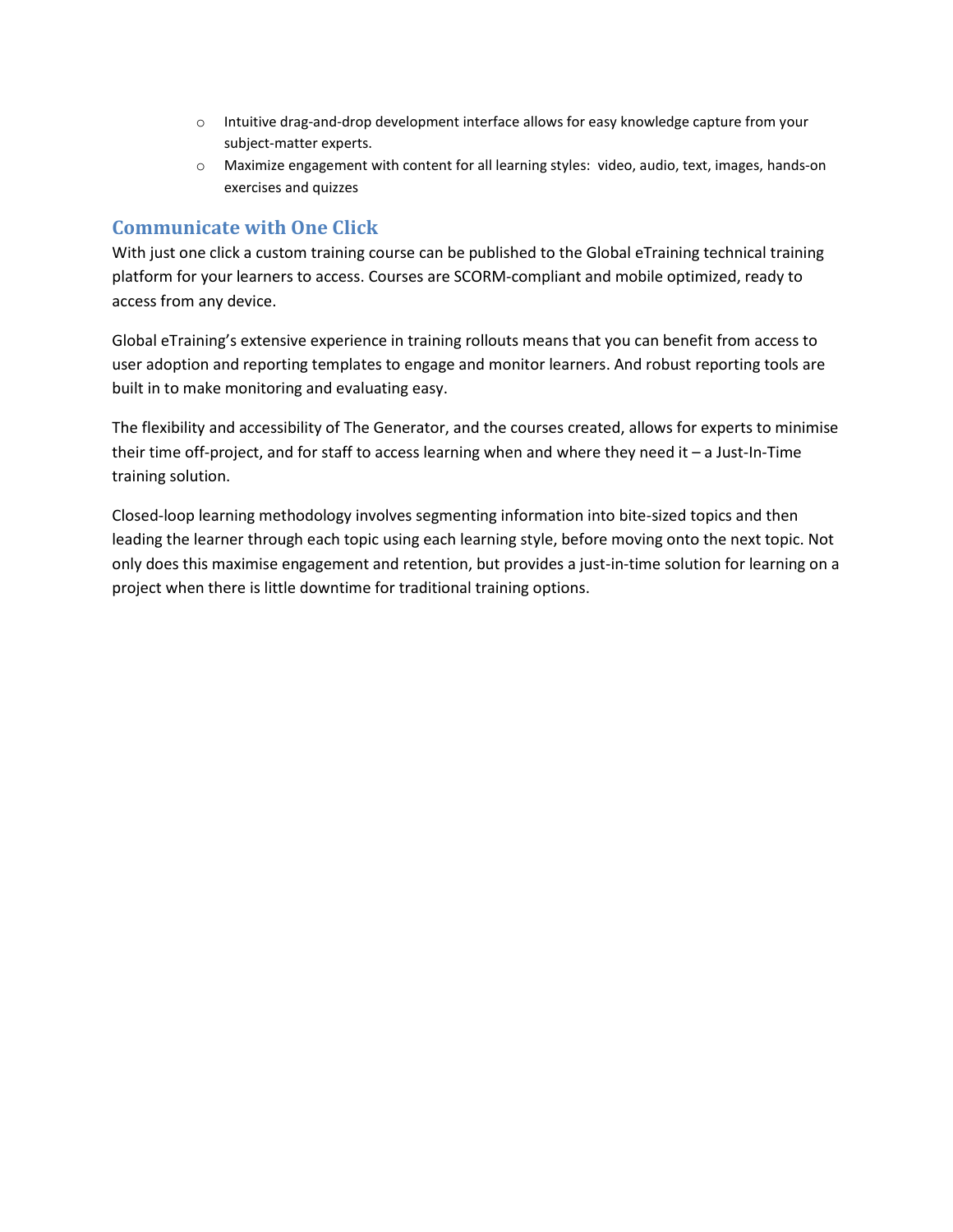# <span id="page-10-0"></span>**Impact of Effective Knowledge Management**

#### <span id="page-10-1"></span>**Improved Learning Outcomes**

Benchmarking against Kirkpatrick's Model for Learning ROI shows that instructor-led and video-only trainings typically only realize ROI on Level 1 - students show up or are willing to watch videos - but GeT Interactive courses show measurable ROI at levels 3 and 4. Through the integrated assessment tools, companies can concretely demonstrate their learners gain needed skills, actively use what they learned, and apply that learning to real-world project work. And that all makes the company more competitive in future project bids.



*Students in the e-learning environment that provided interactive video achieved significantly better learning performance and a higher level of learner satisfaction than those in other settings. However, students who used the e-learning environment that provided non-interactive video did not improve either.<sup>10</sup>*

#### <span id="page-10-2"></span>**Accessibility**

 $\overline{\phantom{a}}$ 

In 2014, developing eTraining for publication in HTML5 is pivotal. When compared with Towards Maturity's 2013 Benchmark average values, organizations that specifically enable their content for mobile devices have gained:

- 43% improvement in productivity
- 73% improvement in revenue
- 44% improvement in time to competency
- 75% improvement in the number noticing positive changes in staff behaviour<sup>11</sup>

<sup>11</sup> Towards Maturity, *Mobile Learning in the Workplace,*

<sup>10</sup> Dongsong Zhang et al., *Instructional video in e-learning: Assessing the impact of interactive video on learning effectiveness*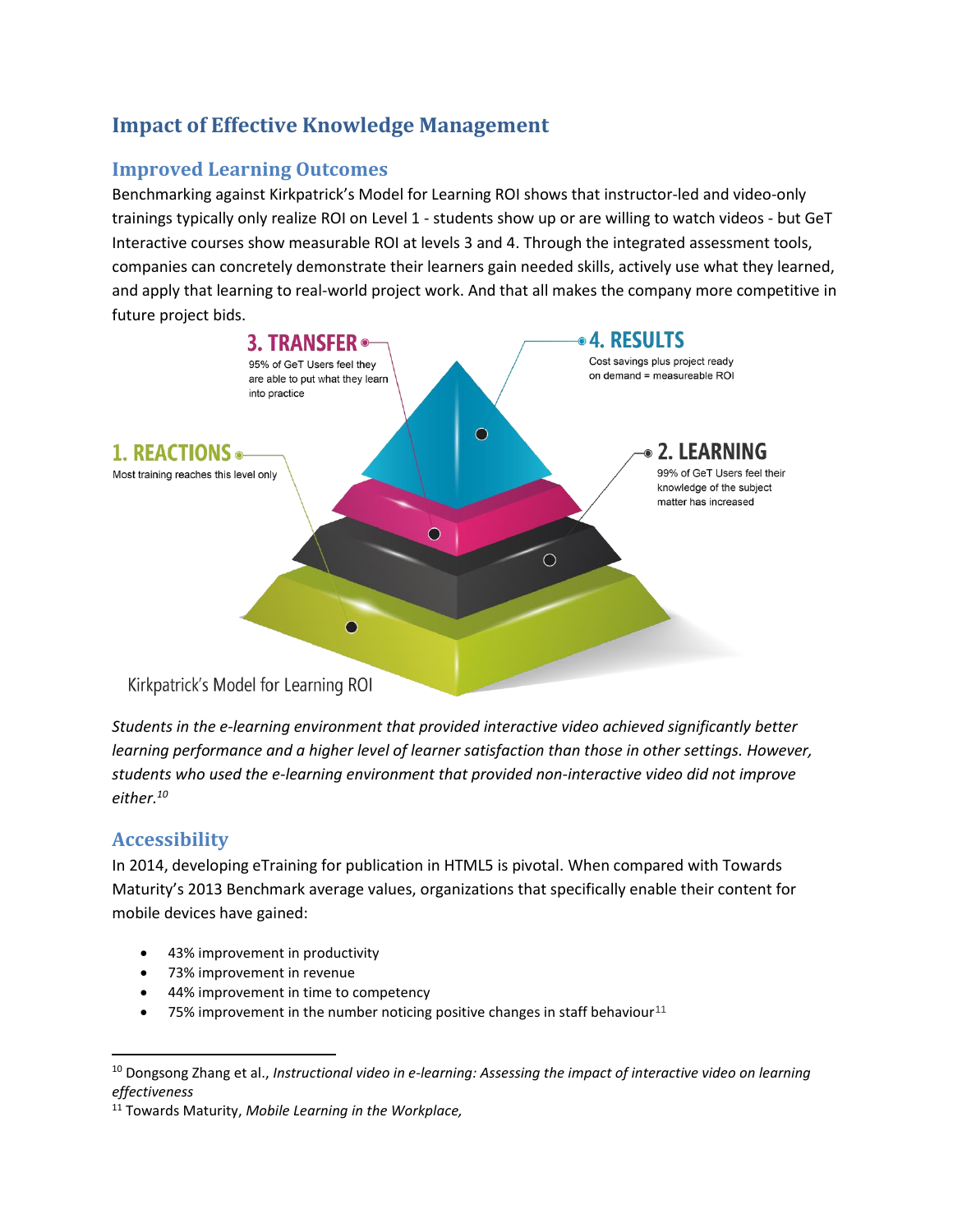#### <span id="page-11-0"></span>**Reduced Costs**

A comprehensive knowledge management solution, such as The Generator, can reduce custom training development costs by up to 50% in direct costs such as platform access fees, implementation plans, and reduced time spent in development. Using standard course development tools and processes, it takes on average 490 hours to develop one hour of average, interactive eLearning.<sup>12</sup> Using the Generator, this time reduces to almost  $1/20<sup>th</sup>$  of that, with only 25 hours required for one hour of training.

The costs reduce again when indirect savings are included, such as quicker onboarding of new staff, minimising workforce turnover, improved staff engagement and higher organizational performance through improved responsiveness, flexibility and preparedness.

## <span id="page-11-1"></span>**Collaborative Knowledge Capture**

With a cloud-based collaborative interface, file sharing and version control issues are resolved. Multiple subject-matter experts can work seamlessly on common documents, and project management can have visibility of the content, maximising the effectiveness of project management as well as the training implementation.

#### <span id="page-11-2"></span>**Just-In-Time Efficiency**

In the professional technical training arena in particular, just-in-time knowledge capture, course development and learning enables high-billable rate professionals – both subject-matter experts and their staff – to be project-ready on demand. Tools such as The Generator not only reduce corporate training costs, but by maximising active time on the job, it increases a company's ability to generate income through a skilled, efficient workforce. Training is no longer an overhead: it's a toolkit that can be included in billable hours as a tool required to service client, similar to software.

#### <span id="page-11-3"></span>**Return on Investment**

Through integrated assessment tools, companies can concretely demonstrate their learners gain needed skills, actively use what they learned, and apply that learning to real-world project work. And that all makes the company more competitive in future project bids.

## <span id="page-11-4"></span>**Timeliness**

 $\overline{\phantom{a}}$ 

By combining capture, conversion and communication into one tool, a comprehensive solution facilitates extremely rapid rollout for when learning is urgent. Trainers and instructors can develop their own easily-updatable and easily-accessible eTraining courses rather than using books and photocopied binders in training sessions.

<sup>12</sup> Chapman Alliance, *How Long Does it Take to Create Learning?*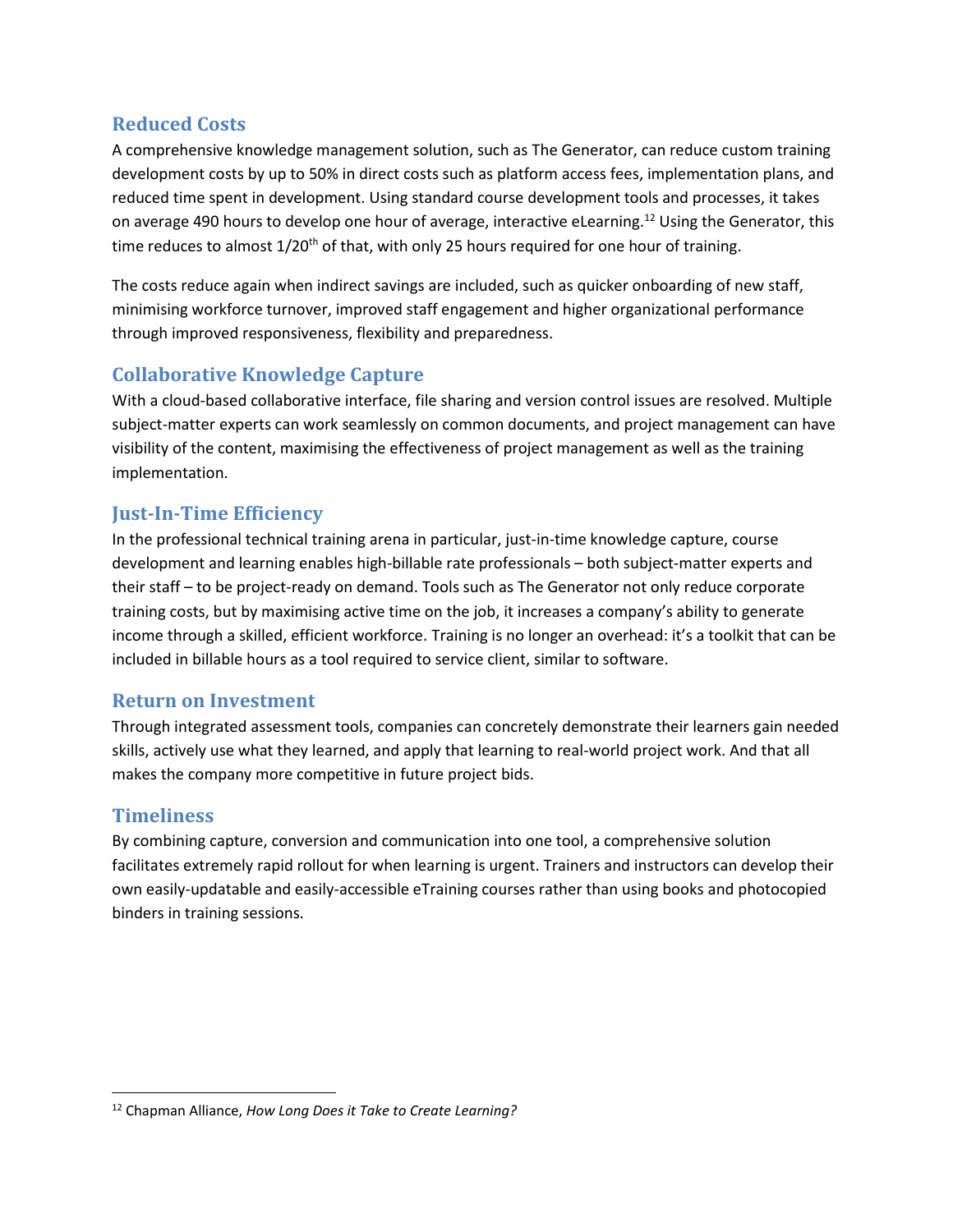#### <span id="page-12-0"></span>**Summary**

Client added a mandatory process to your project at the last minute? Develop, publish and deliver the required knowledge from your subject-matter experts to your workforce within hours. This is your competitive advantage.

In an age of corporate cost-cutting and a highly mobile workforce, a comprehensive knowledge management solution is a fundamental competitive advantage: not only does it reduce training costs and the cost of lost knowledge, it maximises organizational agility and efficiency. All of which makes your organization more productive and competitive in future bids.

# <span id="page-12-1"></span>**About Global eTraining**

Global eTraining is an award-winning Canadian-based provider of comprehensive, integrated online learning solutions with over 25 years of experience in developing and delivering exceptional computerbased learning. We are a strategic training partner to some of the world's largest and most diverse multinational design, construction and software organizations, government bodies and educational institutions, and the global leader in developing and designing training for the 21st Century.

GeT Interactive courses are currently being delivered in 139 countries around the world, and the foundational learning methodology was named Best Corporate Learning/Workforce Development Solution in the 2014 SIIA CODiE Awards.

#### **Learn skills faster. Retain knowledge longer. Apply to real-world projects better.**

<span id="page-12-2"></span>**Contact us today** to talk with an eTraining expert about how the Generator can help you meet your custom training objectives efficiently, effectively and easily. Call today for an obligation-free demonstration and demo login.

# **Further Reading**

- Chapman Alliance, 2010, *How Long Does it Take to Create Learning,*  <http://www.chapmanalliance.com/howlong/>
- Cisco mConcierge, 2013, *BYOD Insights 2013:A Cisco Partner Network Study*, [http://www.structuredweb.com/sw/swchannel/CustomerCenter/documents/8523/22089/Cisco\\_mCon\\_B](http://www.structuredweb.com/sw/swchannel/CustomerCenter/documents/8523/22089/Cisco_mCon_BYOD_Insights_2013.pdf) [YOD\\_Insights\\_2013.pdf](http://www.structuredweb.com/sw/swchannel/CustomerCenter/documents/8523/22089/Cisco_mCon_BYOD_Insights_2013.pdf)
- Deloitte, *Knowledge Management*, [http://Deloitte.com/view/en\\_lu/lu/services/consulting/knowledge-management](http://deloitte.com/view/en_lu/lu/services/consulting/knowledge-management)
- Greenes Consulting, 2010, *10-Step Guide to Knowledge Capture*, [http://www.greenesconsulting.com/sites/default/files/GC\\_10%20Step%20Guide%20to%20Knowledge%2](http://www.greenesconsulting.com/sites/default/files/GC_10%20Step%20Guide%20to%20Knowledge%20Capture.pdf) [0Capture.pdf](http://www.greenesconsulting.com/sites/default/files/GC_10%20Step%20Guide%20to%20Knowledge%20Capture.pdf)
- Dan Keckan, 2014, *Mobile Learning War Heating Up – eLearning Authoring Tool Review,*  <http://elearningindustry.com/mobile-learning-war-elearning-authoring-tool-review>